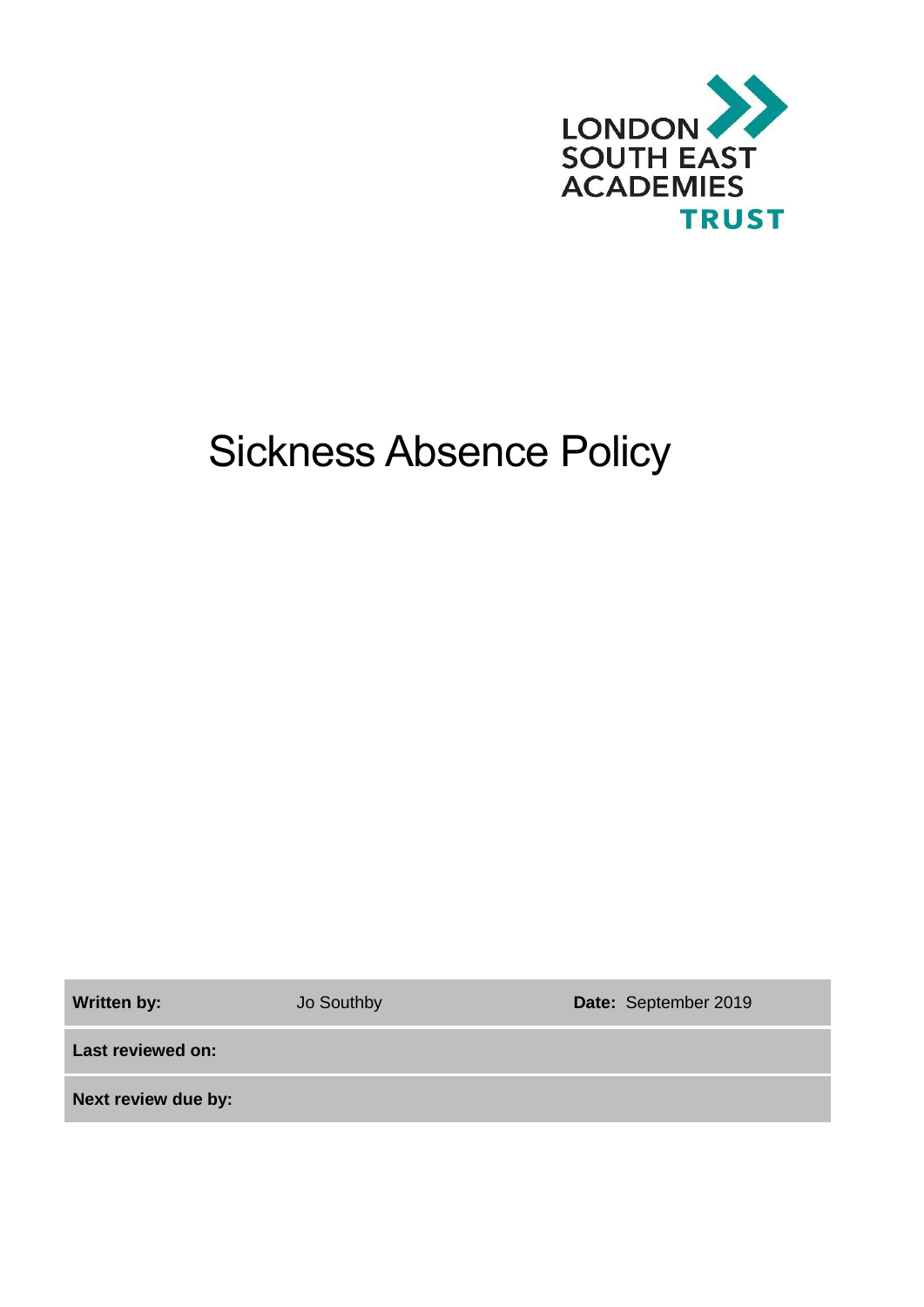# **CONTENTS**

| 1.                                                                |                                                                   |  |  |  |  |  |  |
|-------------------------------------------------------------------|-------------------------------------------------------------------|--|--|--|--|--|--|
| 2.                                                                |                                                                   |  |  |  |  |  |  |
| 4.                                                                |                                                                   |  |  |  |  |  |  |
| 5.                                                                |                                                                   |  |  |  |  |  |  |
| 6.                                                                |                                                                   |  |  |  |  |  |  |
| 7.                                                                |                                                                   |  |  |  |  |  |  |
| 8.                                                                |                                                                   |  |  |  |  |  |  |
| 9.                                                                |                                                                   |  |  |  |  |  |  |
|                                                                   |                                                                   |  |  |  |  |  |  |
|                                                                   |                                                                   |  |  |  |  |  |  |
|                                                                   |                                                                   |  |  |  |  |  |  |
|                                                                   |                                                                   |  |  |  |  |  |  |
|                                                                   |                                                                   |  |  |  |  |  |  |
| 14.1.                                                             |                                                                   |  |  |  |  |  |  |
| 14.2.                                                             |                                                                   |  |  |  |  |  |  |
| 14.3.                                                             |                                                                   |  |  |  |  |  |  |
|                                                                   |                                                                   |  |  |  |  |  |  |
| 15.2.                                                             |                                                                   |  |  |  |  |  |  |
|                                                                   |                                                                   |  |  |  |  |  |  |
|                                                                   |                                                                   |  |  |  |  |  |  |
|                                                                   | 18. FORMAL ATTENDANCE MANAGEMENT PROCEDURE - SHORT TERM ABSENCE10 |  |  |  |  |  |  |
| 18.13.                                                            |                                                                   |  |  |  |  |  |  |
| 18.14.                                                            |                                                                   |  |  |  |  |  |  |
| 18.15.                                                            |                                                                   |  |  |  |  |  |  |
|                                                                   |                                                                   |  |  |  |  |  |  |
|                                                                   |                                                                   |  |  |  |  |  |  |
|                                                                   |                                                                   |  |  |  |  |  |  |
| 21.2.                                                             |                                                                   |  |  |  |  |  |  |
| 21.3.                                                             |                                                                   |  |  |  |  |  |  |
| 21.4.                                                             |                                                                   |  |  |  |  |  |  |
| 21.5.                                                             |                                                                   |  |  |  |  |  |  |
| 22. FORMAL ATTENDANCE MANAGEMENT PROCEDURE - LONG TERM ABSENCE 14 |                                                                   |  |  |  |  |  |  |
| 22.1.                                                             |                                                                   |  |  |  |  |  |  |
| 22.2.                                                             |                                                                   |  |  |  |  |  |  |
|                                                                   |                                                                   |  |  |  |  |  |  |
|                                                                   |                                                                   |  |  |  |  |  |  |
|                                                                   |                                                                   |  |  |  |  |  |  |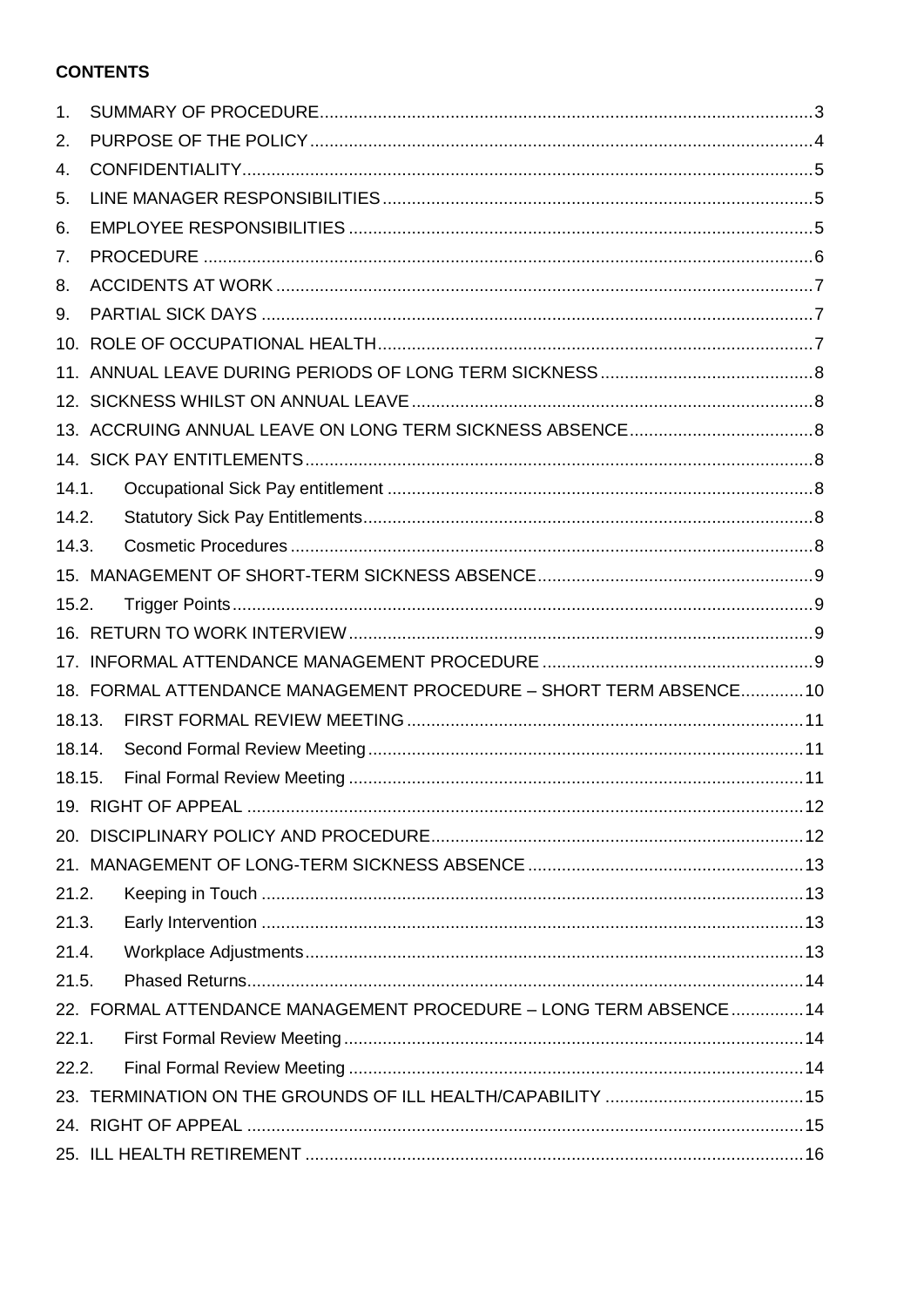# **SICKNESS ABSENCE POLICY**

# <span id="page-2-0"></span>**1. SUMMARY OF PROCEDURE**

|                | Activity                              | Personnel                                                                                                        | <b>Timescales</b>                                                                                             | Possible Outcome                                                           |
|----------------|---------------------------------------|------------------------------------------------------------------------------------------------------------------|---------------------------------------------------------------------------------------------------------------|----------------------------------------------------------------------------|
|                |                                       |                                                                                                                  |                                                                                                               |                                                                            |
|                | Return to<br>work<br>interviews       | Line Manager<br>& employee                                                                                       | After every<br>absence<br>(on day of<br>return)                                                               | Informal attendance<br>meeting                                             |
| $\mathbf{1}$   | Informal<br>Attendance<br>Meeting     | Line Manager,<br>employee,<br><b>HR</b>                                                                          | Once a<br>trigger has<br>been<br>exceeded                                                                     | <b>Review</b><br>Referral to OH<br><b>Risk Assessment</b><br>Formal review |
|                | Review<br>Period                      |                                                                                                                  | Up to 6<br>months                                                                                             |                                                                            |
| $\overline{2}$ | First<br>Formal<br>Review<br>Meeting  | Line Manager,<br>employee,<br>Union<br>Representative,<br>HR adviser,<br>notetaker.                              | 5 days<br>written<br>notice                                                                                   | Issue first or second<br>written warning.                                  |
|                | Review<br>Period                      |                                                                                                                  | Minimum 6<br>weeks                                                                                            |                                                                            |
| 3              | Second<br>Formal<br>Review<br>Meeting | <b>Head of School</b><br>/ Service,<br>employee,<br><b>Union</b><br>Representative,<br>HR adviser,<br>notetaker. |                                                                                                               | Issue first, second or final<br>warning.                                   |
|                | <b>Review</b><br>Period               |                                                                                                                  | Minimum 6<br>weeks                                                                                            |                                                                            |
| 4              | Final<br>Formal<br>Review<br>Meeting  | <b>Executive Head</b><br>Teacher,<br>employee,<br>Union<br>Representative,<br>HR adviser,<br>notetaker.          |                                                                                                               | Dismissal.                                                                 |
|                | Review<br>Period                      |                                                                                                                  | Minimum 6<br>weeks                                                                                            |                                                                            |
| 5              | Appeal<br>Hearing                     | Panel of<br>Governors,<br>Union<br>Representative,<br>HR adviser,<br>notetaker.                                  | Appeal to<br>be<br>submitted<br>within 5<br>working<br>days.<br>Appeal to<br>be within<br>10 working<br>days. | Reinstatement.<br>Written warning                                          |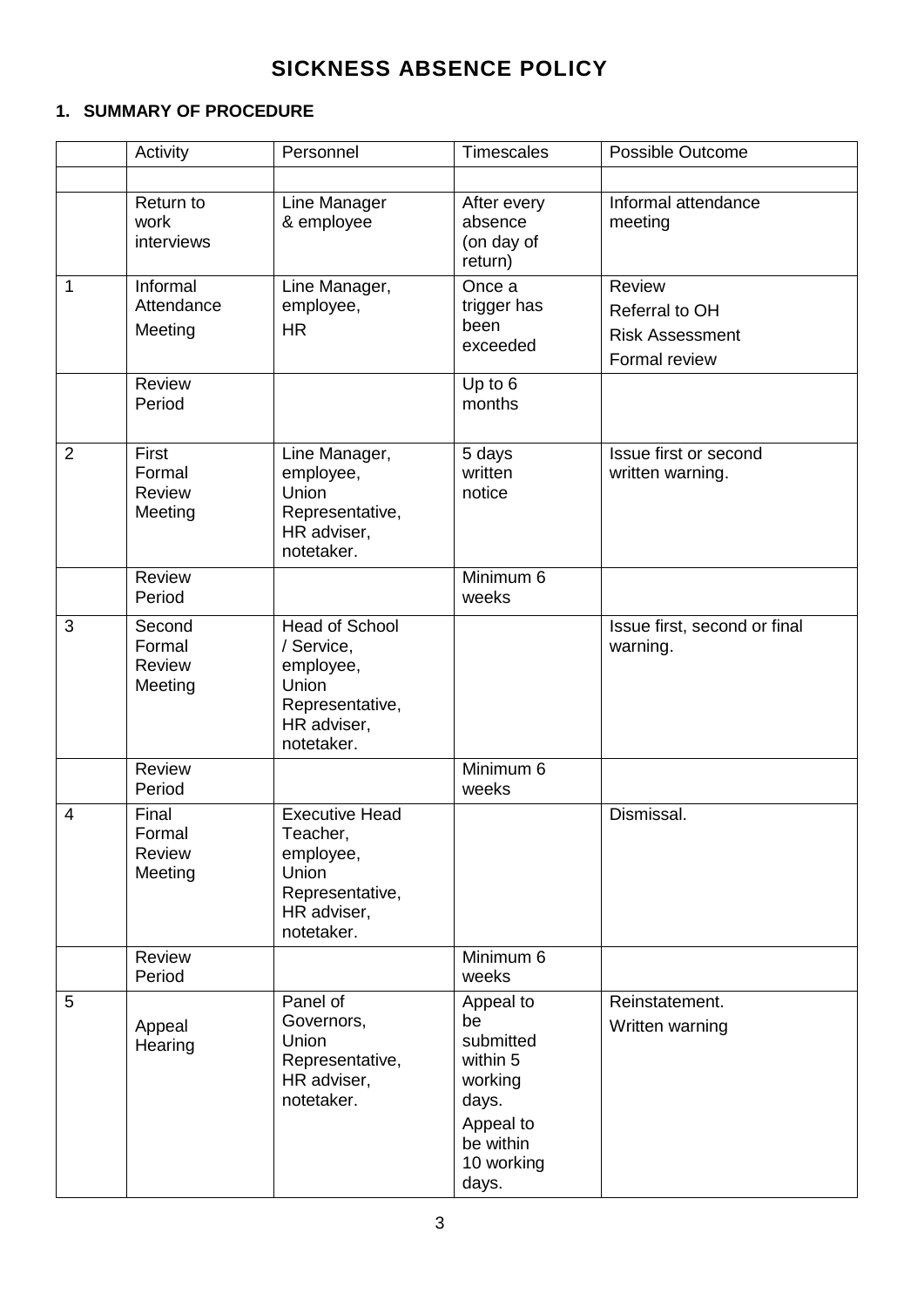# <span id="page-3-0"></span>**2. PURPOSE OF THE POLICY**

- 2.1. Employees are appointed to their jobs on the basis that they should maintain a level of attendance that should enable them to carry out their duties and responsibilities satisfactorily. High levels of sickness absence can significantly affect how teams perform, impacting on delivery to our students.
- 2.2. This policy is therefore designed to:
	- Give guidance and support to all employees on the arrangements that are in place to prevent ill health and manage sickness absence
	- Provide a fair and consistent method of dealing with the absence of employees due to either repeated periods of short-term sickness or long term sickness
	- Give employees the opportunity to improve their attendance to an acceptable standard by providing support and a means for them to be formally advised of the effects of their absence and the potential consequences for their employment should this pattern or level not improve significantly
	- Ensure that every attempt is made to investigate the employee's ability to perform adequately in their post, involving Occupational Health fully, as appropriate

2.3. This policy will set out the:

- General principles that should be used for the prevention and management of sickness absence
- Procedure and documentation for recording and reporting sickness absence
- Requirements for employees to complete self-certification and/or provide medical certificates
- Criteria for reviewing short and long term absence records
- Procedure for managing long-term and high levels of sickness absence
- Rehabilitation of employees following long-term sickness absence
- Arrangements for managing absence relating to employees with disabilities

#### 3. INTRODUCTION

- 3.1. LSEAT believes it is important to identify and address ill health issues in a way that balances the support of staff with the efficient running of the organisation. It recognises the joint responsibility of managers and staff in achieving this aim and in implementing this policy.
- 3.2. LSEAT strives to improve the quality of working life for staff. Managing sickness absence and improving sickness absence rates is an indicator of creating both a healthier and more efficient workplace. Increased absence has a detrimental effect on colleagues and can subsequently impact their own health in a negative way through increased levels of stress caused through having to adopt the workload of absent employees.
- 3.3. LSEAT recognises that employees will become unwell during their employment and will ensure that they are supported and assisted to return to work. However, it should be recognised that employee absence can be a significant cost to the School, as well as causing disruption to teaching and learning and adversely affecting the students.
- 3.4. LSEAT should ensure that it maintains an environment conducive to a healthy workforce.
- 3.5. When employees are ill, line managers should provide assistance, support and guidance that is sensitive, fair and appropriate and encourages them to look at ways of being supported appropriately back to work.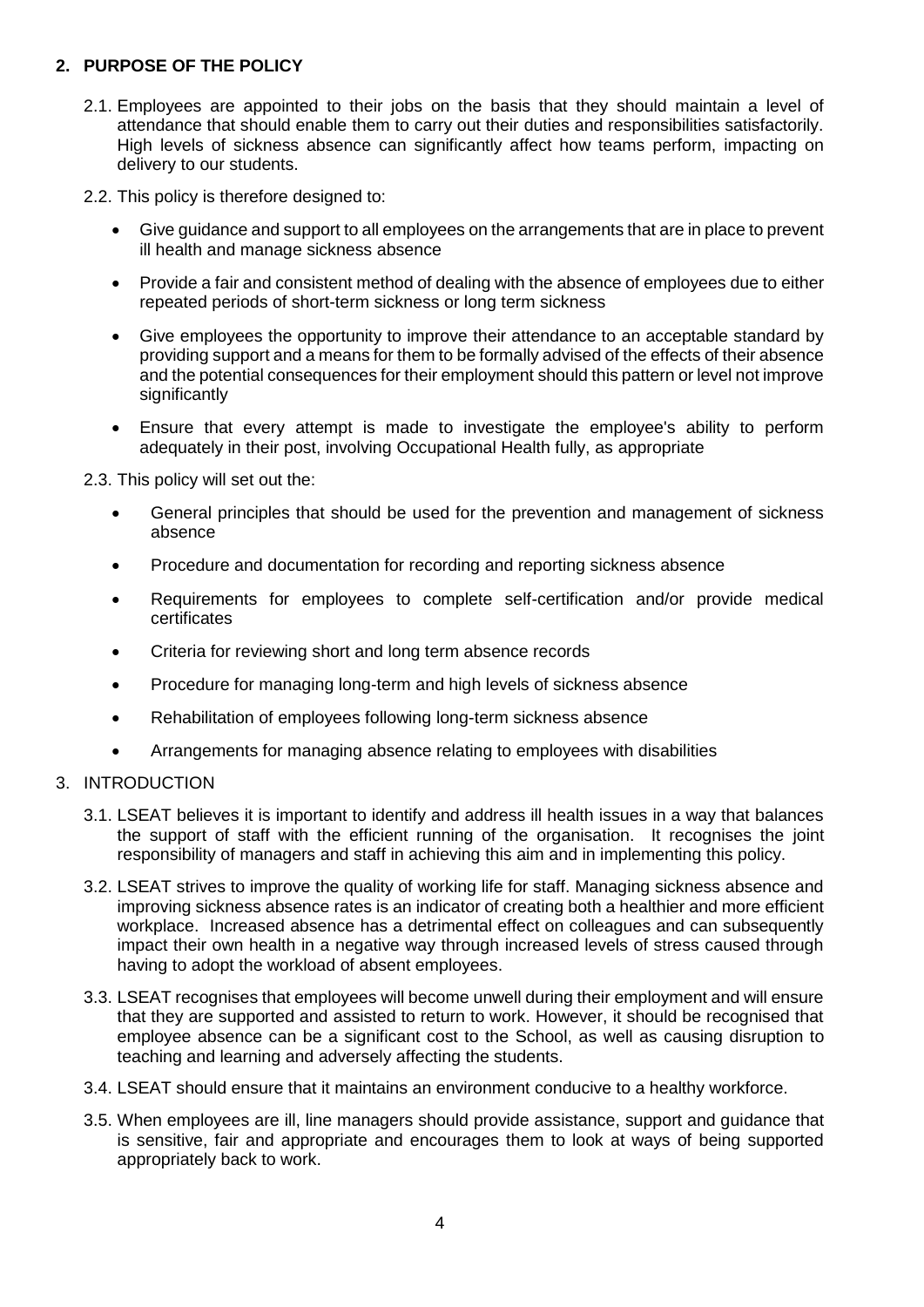- 3.6. Most employees have very low levels of sickness absence and only take time off work through ill health when they are genuinely ill. We do not expect employees to work when they are unfit.
- 3.7. Occasionally employees have a long-term absence or illness. This policy is designed to provide clear guidance and support for managers and employees to ensure that these rare instances are managed well and, where possible, employees can rehabilitate quickly and return to work.
- 3.8. The policy also provides a framework for managing employees with frequent short term absences to ensure that any problems are identified and resolved at an early stage.
	- 3.8.1. This Sickness Absence policy applies to everyone employed by LSEAT, including those on Fixed Term Contracts, excluding agency workers.
	- 3.8.2. This policy is considered in conjunction with other policies and relevant employment legislation such as the Equality Act 2010.

#### <span id="page-4-0"></span>**4. CONFIDENTIALITY**

- 4.1. We will only collect and use your sensitive personal information, which includes special categories of personal information, when the law allows us to.
- 4.2. Some special categories of personal information, i.e. information about your health or medical conditions, is processed so that we can perform or exercise our obligations or rights under employment law and in line with our data protection policy. Information about health or medical conditions may also be processed for the purposes of assessing the working capacity of an employee or medical diagnosis, provided this is done under the responsibility of a medical professional subject to the obligation of professional secrecy, e.g. a doctor, and again in line with our data protection policy.

#### <span id="page-4-1"></span>**5. LINE MANAGER RESPONSIBILITIES**

- 5.1. Each manager is responsible for managing the absence of the staff for whom s/he is responsible and for providing support and guidance to individual members of staff.
- 5.2. The immediate supervisor or manager should see employees upon their return from each period of absence, to discuss the reasons for absence and to check on the state of their health and provide support and guidance. This is also an opportunity to review absence patterns and look at solutions to continued missed days from work.
- 5.3. Managers should be aware of the attendance records for all employees and carry out reviews of absence levels on a regular basis, which is at least once every half term.
- 5.4. Managers may seek advice from the Head of School (or Executive Head Teacher) and HR Department as appropriate and whenever an individual's attendance gives cause for concern. It is important that managers address absence concerns in a timely way in order to not negatively impact on their staff team and to avoid an "absence culture".
- 5.5. The line manager is responsible for managing the attendance of staff. This is achieved by:
	- Ensuring staff are made aware of the procedures regarding sickness absence
	- Keeping in appropriate, and agreed, contact with staff who are absent through sickness to ensure they receive support and to ease their return to work via a mutually agreed communication channel;
	- Reviewing each employee's sickness absence in accordance with the procedure set out in these guidance notes;

#### <span id="page-4-2"></span>**6. EMPLOYEE RESPONSIBILITIES**

6.1. Individual members of staff have a responsibility to comply with the sickness absence procedures by: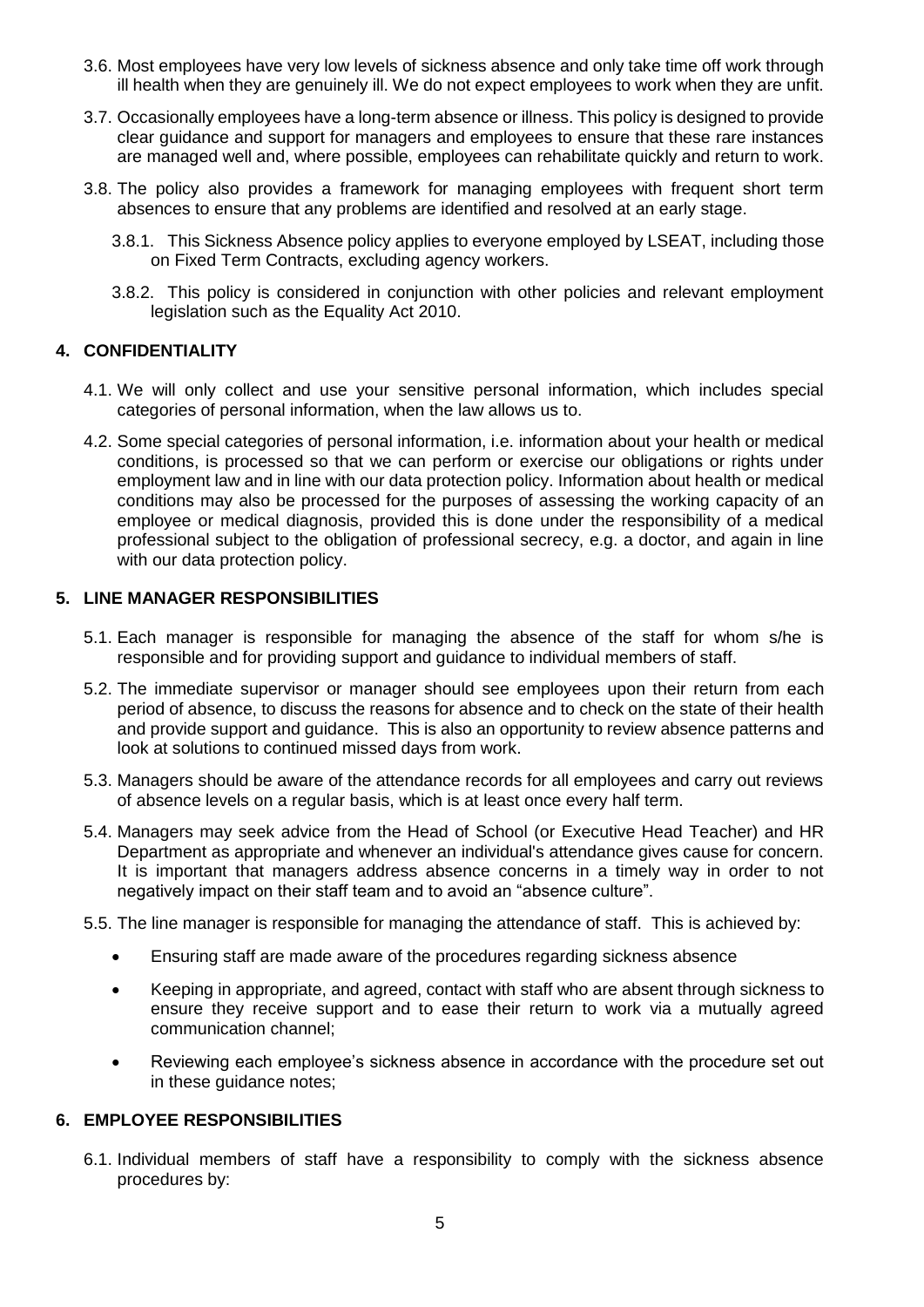- Following correct reporting procedures as outlined in the Staff Handbook.
- Providing medical certificates at the appropriate times
- Maintaining direct verbal contact with the designated person within the School
- Ensuring medical advice and treatment, where appropriate, is received as quickly as possible via their GP in order to facilitate an early return to work.
- Ensuring that they do not undertake any activity that might delay their return to good health and work.
- Carrying out other paid work while off sick, without their line manager's permission, could lead to a breach of the employment contract and disciplinary action.

#### <span id="page-5-0"></span>**7. PROCEDURE**

- 7.1. General Sickness Absence Procedure
	- 7.1.1. Reporting Procedure

Line Managers should ensure that employees are made aware of the sickness absence notification procedure which is in the Staff Handbook.

- 7.1.2. Every effort must be made to schedule Medical Appointments outside of work time. If this is not possible, you must put your request in writing to your line manager for approval which will be granted where there is no or minimal impact on the smooth running of the school.
- 7.1.3. Absence through illness should be notified, by phone, to the line manager or other delegated person, on the morning of absence, as per the local arrangements agreed in each school and outlined in the Staff Handbook. Sickness absence reporting via text message is not permitted, nor is this acceptable by email or via a third party except in exceptional circumstances.
- 7.1.4. For absences exceeding seven days a medical certificate must be submitted to the school, immediately thereafter and, if the illness continues, subsequent certificates must be submitted immediately on the expiry of the previous one. There are occasions when employees may be well enough to return to full or modified duties before their medical certificate expires. If an early return to work can be accommodated it must be with the agreement from the Line Manager and on the production of a Statement of Fitness to Work from their GP or OH. Modified duties are at the discretion of the school and always time limited in order that the employee is able to take up full duties within a reasonable timeframe. This is usually following extended absence or an operation as described in the section relating to Phased Returns.
- 7.1.5. A medical certificate can either be:-
	- [a] A Statement of Fitness to Work which will be issued by General Practitioners;
	- [b] A private medical certificate; or

[c] A Hospital In-Patient certificate where appropriate. A Statement of Fitness to Work is required if after discharge from hospital, the employee is still unfit for work.

- 7.1.6. The School records absence and monitors sickness absence. All absence from work due to short or long term sickness must be recorded. Absences such as maternity leave, carer leave or absence agreed under LSEAT's Special Leave policy, should not be recorded as sickness absence.
- 7.1.7. It should be emphasised that employees have the right to confidentiality regarding illness/domestic or personal issues. Those responsible for maintaining sickness records must ensure that absence certificates and information are held in a secure place.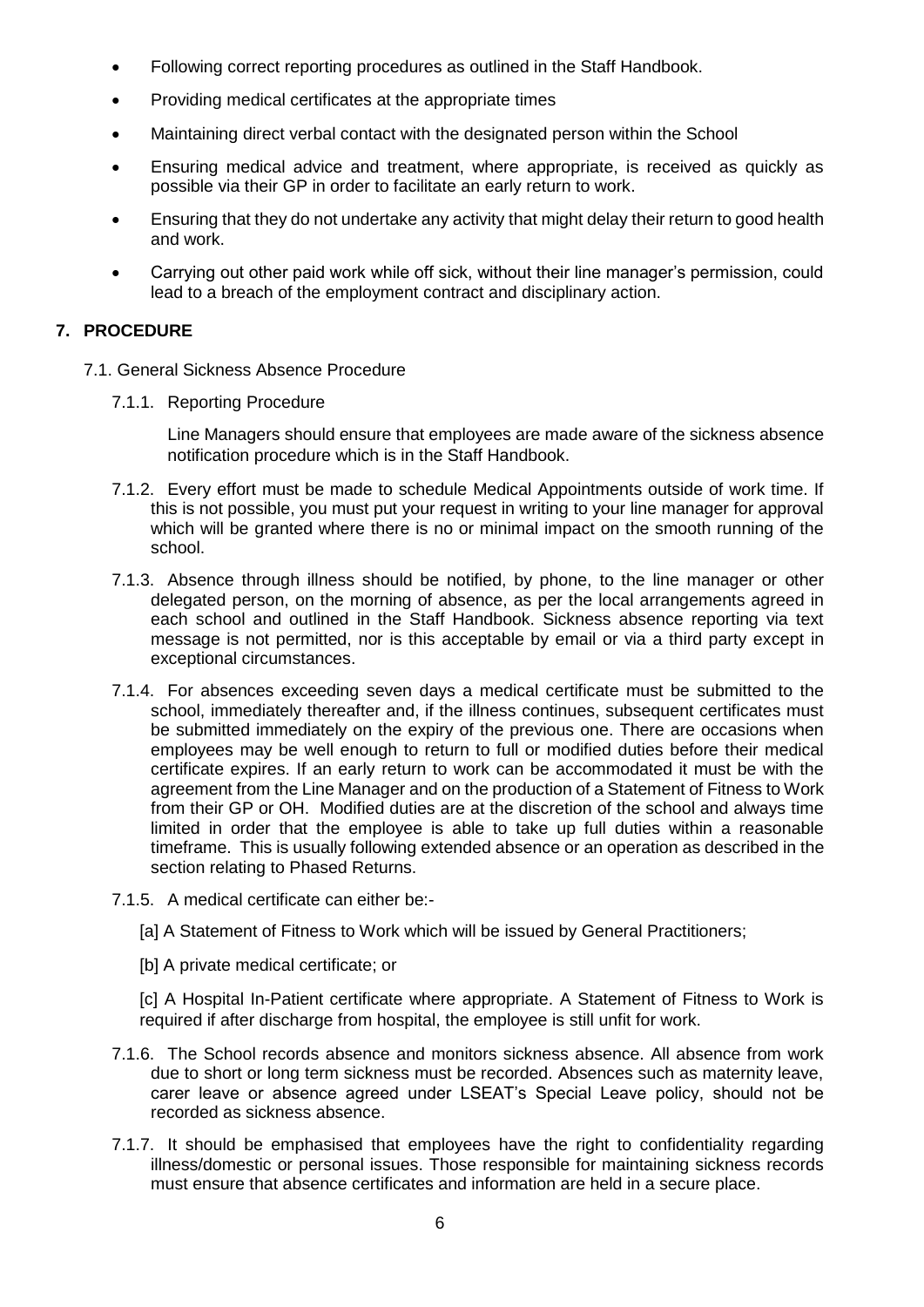- 7.1.8. On your return to work, you are to meet with your Line Manager to complete a return to work form, to discuss your reason for absence, any issues at work that you may have missed, or even to discuss any personal issues that you may be having.
- 7.1.9. In circumstances where employees fail to provide correct and timely certification or fail to follow the correct reporting procedure, LSEAT reserves the right to withhold contractual sick pay.

#### <span id="page-6-0"></span>**8. ACCIDENTS AT WORK**

- 8.1. Line managers should be aware of the reporting requirements related to specific absences attributed to an accident at work.
- 8.2. Any accident at work must be recorded on the appropriate form and reported following the agreed systems by staff and, where appropriate, as a RIDDOR to the Health and Safety Manager of the Group.
- 8.3. Where absence has resulted from an accident at work, line managers should ensure that both the HR and Health & Safety Departments are notified.
- 8.4. Any absence directly related to a reported and logged accident at work will be excluded from the monitoring arrangements under this Policy
- 8.5. Any absence directly related to a reported and logged accident at work will be paid at full pay up to the maximum sickness absence entitlement for the employee, as per their conditions of service where there is no evidence that the employee could have avoided the accident. Where there are concerns over employee actions or practices which have resulted in an accident, further investigation will determine whether full pay is appropriate.

#### <span id="page-6-1"></span>**9. PARTIAL SICK DAYS**

9.1. If less than a full day is worked due to sickness, the Staff Handbook clearly outlines how this is managed within each group of schools and the recording processes.

#### <span id="page-6-2"></span>**10. ROLE OF OCCUPATIONAL HEALTH**

- 10.1. The School will sometimes require external medical advice relating to an employee's wellbeing or diagnosed condition, via an Occupational Health provider. The purpose of OH is to provide support and assistance for both the employee and the employer, enabling them to plan any reasonable adjustments, arrange a phased return or make decisions about their predicted return to work date.
- 10.2. Staywell are the Occupational Health providers who support the Trust and its employees by offering advice on ways to address health problems. It is not expected to take on the management role but to provide an objective assessment from a clinical perspective of any situation brought to their attention.
- 10.3. If a referral to OH is made for an employee, they will be notified in advance and will be accepted to attend any given appointment. Appointments and their location can be re-arranged to accommodate difficulties in attendance by employees.
- 10.4. If an employee has an appointment confirmed with OH, they must attend or provide adequate notice of cancellation, otherwise they will be liable for the cost of the missed appointment.
- 10.5. It is a requirement for all staff to attend an Occupational Health provider if referred by the School, and failure to do so may impact LSEAT's ability to support an employee and, in these circumstances, decisions may have to be made with current medical advice.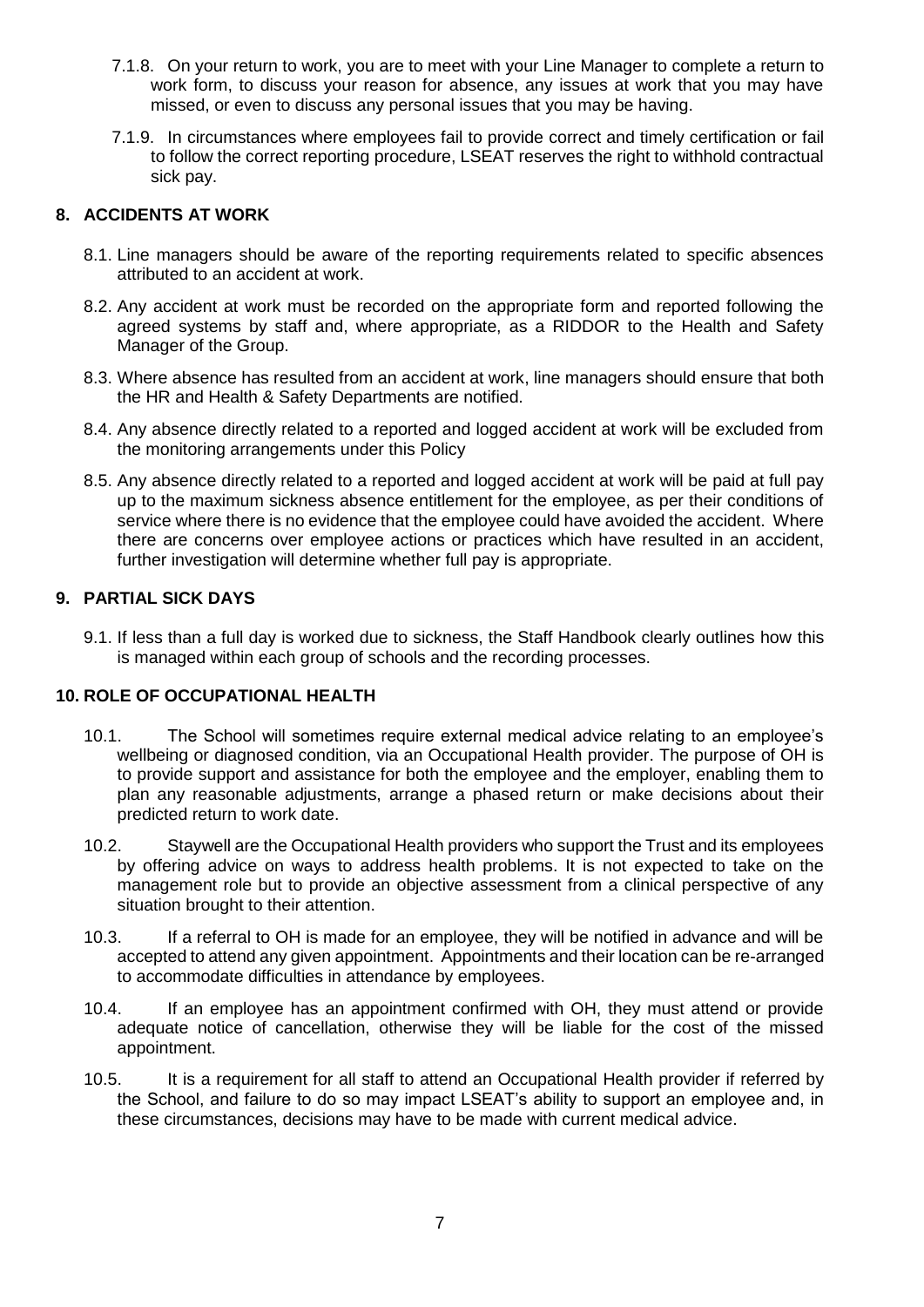#### <span id="page-7-0"></span>**11. ANNUAL LEAVE DURING PERIODS OF LONG TERM SICKNESS**

11.1. During a period of long term sickness, an employee on a 52 week contract, can request to take a period of annual leave whilst absent from work. All requests for annual leave must follow the normal annual leave request protocols which are in operation within the area of work. If the request is approved, the employee's sickness episode will close, they will take the period of annual leave and then either return to work at the end of the agreed annual leave or alternatively recommence their sickness absence.

#### <span id="page-7-1"></span>**12. SICKNESS WHILST ON ANNUAL LEAVE**

12.1. If an employee is ill whilst on annual leave and they wish to reclaim their annual leave which has not been taken as a result of their illness/sickness, the employee must follow the sickness absence notification procedures as detailed in this policy. In addition, a GP certificate must be provided as evidence in this case. Where an employee works term time only or is on Teachers Terms and Conditions, any absence which extends to the last day of a full or half term must be supported by a Medical Certificate stating that the employee continues to be absent through sickness or is fit for work as these days will also count in recording processes.

#### <span id="page-7-2"></span>**13. ACCRUING ANNUAL LEAVE ON LONG TERM SICKNESS ABSENCE**

- 13.1. Your entitlement to **statutory** annual leave under WTR 1998 will continue to accrue whilst you are on sick leave.
- 13.2. If sickness prevents you from taking all or some of your annual leave entitlement, it can be carried over into the next leave year.
- 13.3. Annual leave that has been accrued but not used must be taken within 18 months of the period of sickness absence ending
- 13.4. On termination of your employment where you have been on sick leave and unable to take paid annual leave, you are entitled to a payment in lieu.

# <span id="page-7-3"></span>**14. SICK PAY ENTITLEMENTS**

#### <span id="page-7-4"></span>**14.1. OCCUPATIONAL SICK PAY ENTITLEMENT**

- 14.1.1. Occupational sick pay is calculated on an employee's length of service at the date the sickness absence commenced. It is calculated on a 12 month rolling basis for all staff and include School holiday periods.
- 14.1.2. The table below shows the sick pay entitlement for all substantive and zero hours staff (variable and supply) and is based on the full time equivalent. Accordingly, the entitlement illustrated will be pro-rated for part time staff, where applicable

# <span id="page-7-5"></span>**14.2. STATUTORY SICK PAY ENTITLEMENTS**

14.2.1. Payment of SSP is dependent on the employee satisfying the rules regarding periods of incapacity, periods of entitlement and qualifying days, as detailed in legislation https://www.gov.uk/statutory-sick-pay

# <span id="page-7-6"></span>**14.3. COSMETIC PROCEDURES**

14.3.1. Employees who choose to undergo cosmetic procedures, where there is no medical reason, must take annual leave or unpaid special leave for their absence. Any requests must be made in accordance with the Special Leave Policy.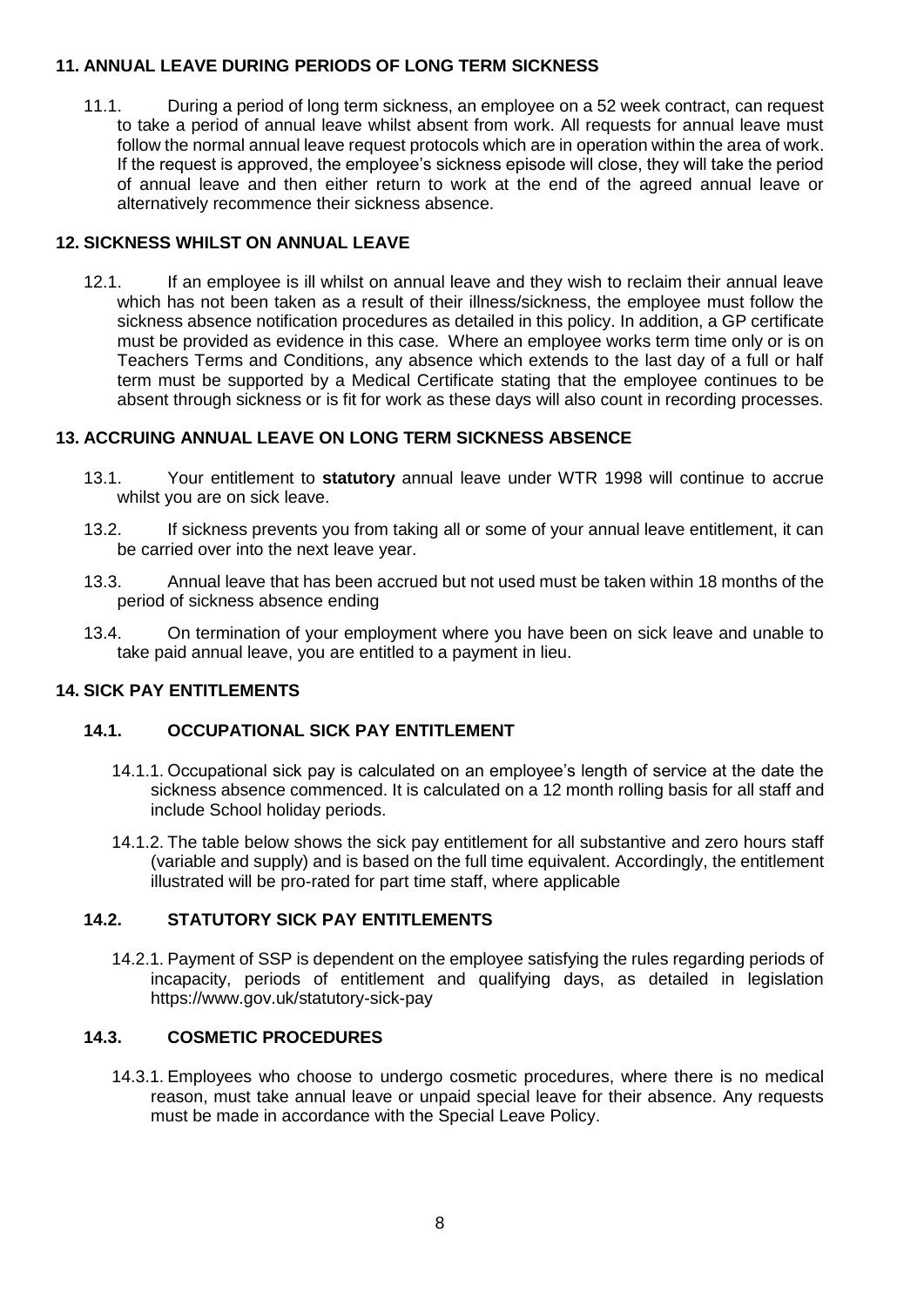#### <span id="page-8-0"></span>**15. MANAGEMENT OF SHORT-TERM SICKNESS ABSENCE**

15.1. Short term absence is classified as anything from half a day to 4 weeks absent from the workplace. Line manager's should always seek advice and guidance from the HR team if they have any concerns around an employee's attendance or wellbeing.

#### <span id="page-8-1"></span>**15.2. TRIGGER POINTS**

- An employee will be deemed to have hit a trigger point if they have any one of the following:
- More than 3 episodes of sickness absence during a rolling 12-month period (it should be noted that 2 episodes can be classified as one if they are in close proximity and for the same condition)
- More than 10 days sickness absence during a rolling 12-month period
- Sickness or absence patterns that cause managerial concern
- 15.3. Any long term condition covered under the Equality Act, any maternity related absence or any planned operations will be excluded from the calculations of trigger points.

#### <span id="page-8-2"></span>**16. RETURN TO WORK INTERVIEW**

- 16.1. Irrespective of the length of absence, a return to work interview should be conducted, by the Line Manager, ideally on the employee's first day back at work or as soon as possible thereafter.
- 16.2. The interview should be carried out sympathetically, in private, and should be aimed at confirming the cause of the absence, indicating the School's interest in the welfare of the employee and establishing whether any support can prevent the type of absence from impacting upon the employee's continuity of attendance.
- 16.3. The relevant form must be completed at the time of the meeting.

#### <span id="page-8-3"></span>**17. INFORMAL ATTENDANCE MANAGEMENT PROCEDURE**

- 17.1. Informal Attendance Meeting
- 17.2. If, at the return to work interview it is established that the employee has hit a trigger point, an informal attendance meeting should take place to discuss:
	- The dates and reasons given for their absence/s
	- There should be a full discussion with the employee who should be given the opportunity to fully explain the circumstances and underlying reasons of their absence/s e.g. Medical problems, domestic difficulties, problems with work or working relationships.
	- Advice and discussion of possible options for employee
	- Seeking advice from their General Practitioner.
	- Referral to Occupational health.
	- Referral to Counselling Services.
	- Consideration should be given to whether reasonable adjustments under the Equality Act 2010 are appropriate.
	- Reassurance to the employee that the purpose of the meeting is to support them to attain the required levels of attendance. However employees should be made aware of the consequences of continued absence.
	- Lead to formal action, i.e. a first formal review meeting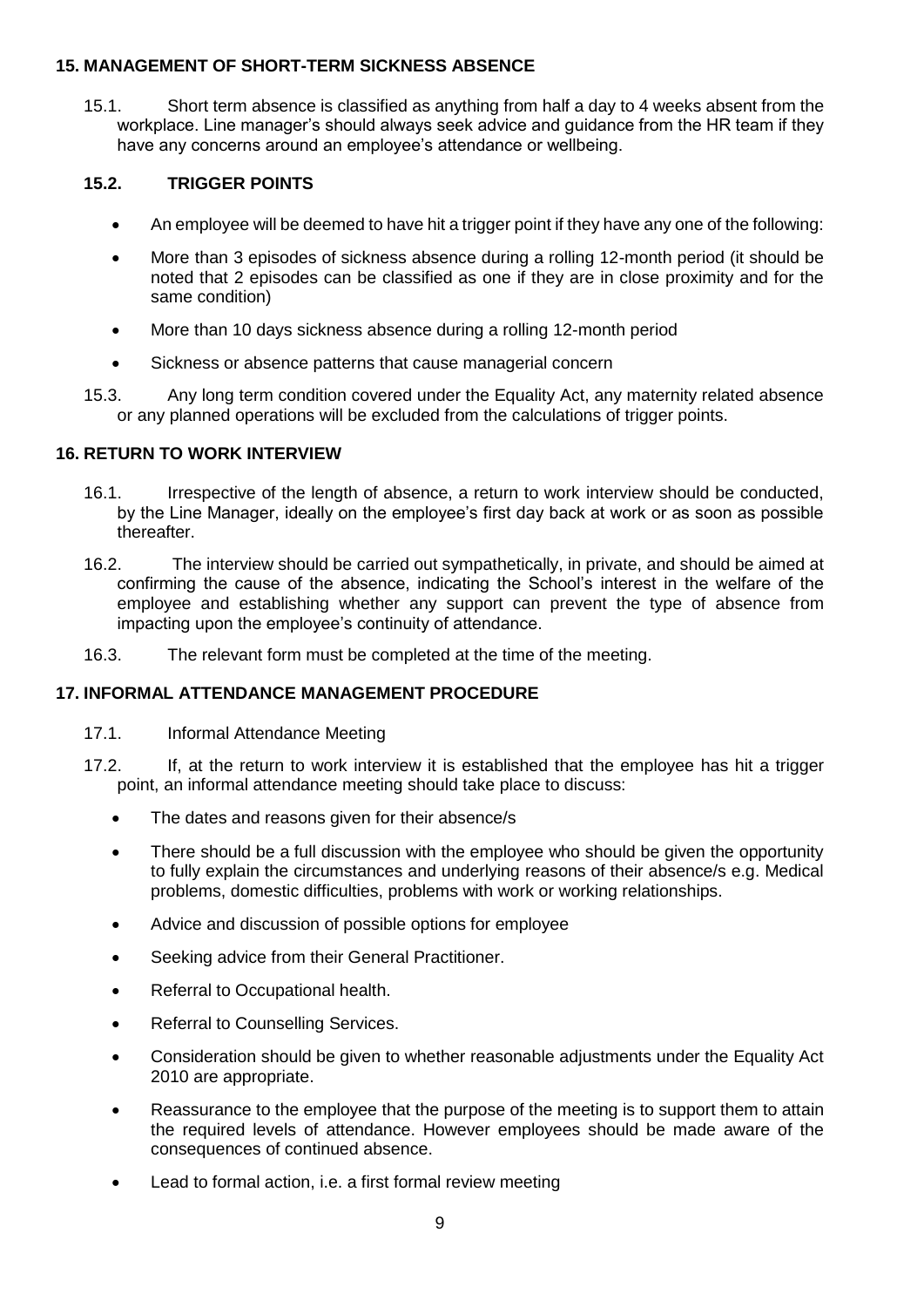- Confirm monitoring period and associated target to be put in place
- If an employee does not feel that their line manager is being supportive, they can raise their concerns with their line manager's line manager or HR
- 17.3. Following this informal attendance meeting, a written summary of what has been agreed should be provided to the employee, with a copy sent to HR.
- 17.4. This form should include:
	- the new agreed target for a period of 6 months
	- agree a review meeting date.
	- a copy of this procedure for their information.
- 17.5. If, following the informal attendance meeting, it is identified at a subsequent Return to Work Interview, within the review period, that the employee has reached any of the other trigger points (excluding the original trigger that instigated the monitoring period) the HR Department will instigate the Formal stage of the Procedure.

#### <span id="page-9-0"></span>**18. FORMAL ATTENDANCE MANAGEMENT PROCEDURE – SHORT TERM ABSENCE**

- 18.1. If, following support and advice, an employee continues to exceed the triggers of short term absence, the formal procedure can be instigated.
- 18.2. The employee should receive written notification about the date of the meeting and their right to representation, normally providing 5 working days' notice.
- 18.3. Employees will be advised, in writing, that where a scheduled formal meeting is not convened due to the employee's absence because of ill health, a referral to Occupational Health may be made to clarify whether the employee is fit to attend the meeting.
- 18.4. If the formal meeting is cancelled due to the non-attendance or failure of the employee to attend, more than once or without good reason, the meeting will subsequently be conducted in the absence of the employee.
- 18.5. The purpose of the hearing is to consider:
	- The employee's sickness record / absence from work.
	- The reasons why the employee has failed to meet the required levels of attendance.
	- The action to be taken to achieve an acceptable standard of attendance.
- 18.6. The line manager may consider the employee's sickness pattern over time in order to reach a measured judgement about the appropriate action to be taken. Consideration will also be given to the context of any absence.
- 18.7. Regardless of whether or not a warning is to be issued, the chair can also consider the following actions during the hearing;
	- Referral to Occupational Health
	- Reasonable adjustments
	- If the cause of the absence appears to be work related the manager should consider the possibility of alternative work arrangements.
	- Undertake Risk Assessment.
- 18.8. The employee will be informed of the new attendance target.
- 18.9. The line manager will confirm the outcome of the formal meeting in writing, including the agreed actions. If it is appropriate to issue a written warning, then the employee should have this confirmed in writing, usually within 10 working days of the meeting decision.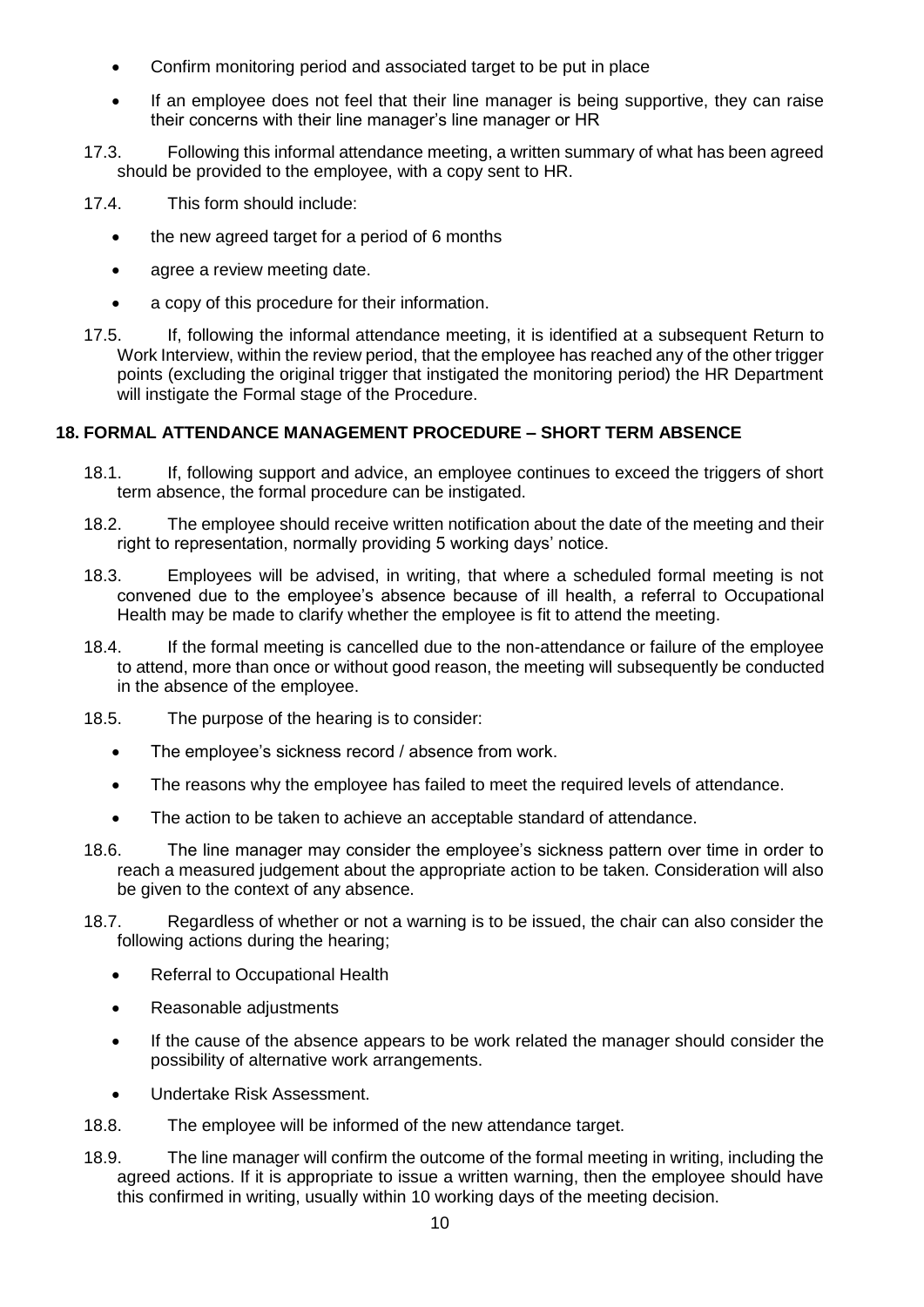- 18.10. The outcome letter must include:
	- The level/ periods of sickness absence.
	- Reason for the actions together with a summary of the facts on which the sanction is being based.
	- A statement of what is expected of the employee in the future.
	- Confirmation that this will be retained on the employee's personal file. The type of warning will be specified as will any time limit given for improvement or review.
	- In the case of a review, this will be a continuous process undertaken throughout the period.
	- Notice that further unsatisfactory attendance levels are likely to result in further action / higher level of sanction.
	- A statement of the employee's right and method of appeal.
- 18.11. The following limits will prevail in respect of the different types of sanction:
	- A First written warning will remain "live" for a period of six months.
	- A Second written warning will remain "live" for a period of nine months.
	- A Final written warning will remain "live" or a period of twelve months from the date of the letter of the warning.
- 18.12. Where a sanction is imposed, monitoring will continue until the date it expires.

# <span id="page-10-0"></span>**18.13. FIRST FORMAL REVIEW MEETING**

- 18.13.1. The first formal review meeting will normally take place if there are recurrent episodes of short term absence and no improvement has been identified.
- 18.13.2. The employee has the right to be accompanied at this meeting by either a workplace colleague or Union Representative
- 18.13.3. This meeting will be chaired by the employee's line manager and supported by HR.
- 18.13.4. A first written warning would be issued at this stage, with the right to appeal.

#### <span id="page-10-1"></span>**18.14. SECOND FORMAL REVIEW MEETING**

- 18.14.1. The second formal review meeting will normally take place if, following a first formal review, there is no improvement in attendance, a minimum of 6 working weeks after the first review.
- 18.14.2. The employee has the right to be accompanied at this meeting by either a workplace colleague or Union Representative
- 18.14.3. This meeting will be chaired by the Head of School and supported by HR
- 18.14.4. A second or final written warning would be issued at this stage, with the right to appeal.

#### <span id="page-10-2"></span>**18.15. FINAL FORMAL REVIEW MEETING**

- 18.15.1. The final formal review meeting will normally take place if, following a second formal review, there is no improvement in attendance, a minimum of 6 working weeks after the second review.
- 18.15.2. The final formal review meeting will normally take place with information received from OH.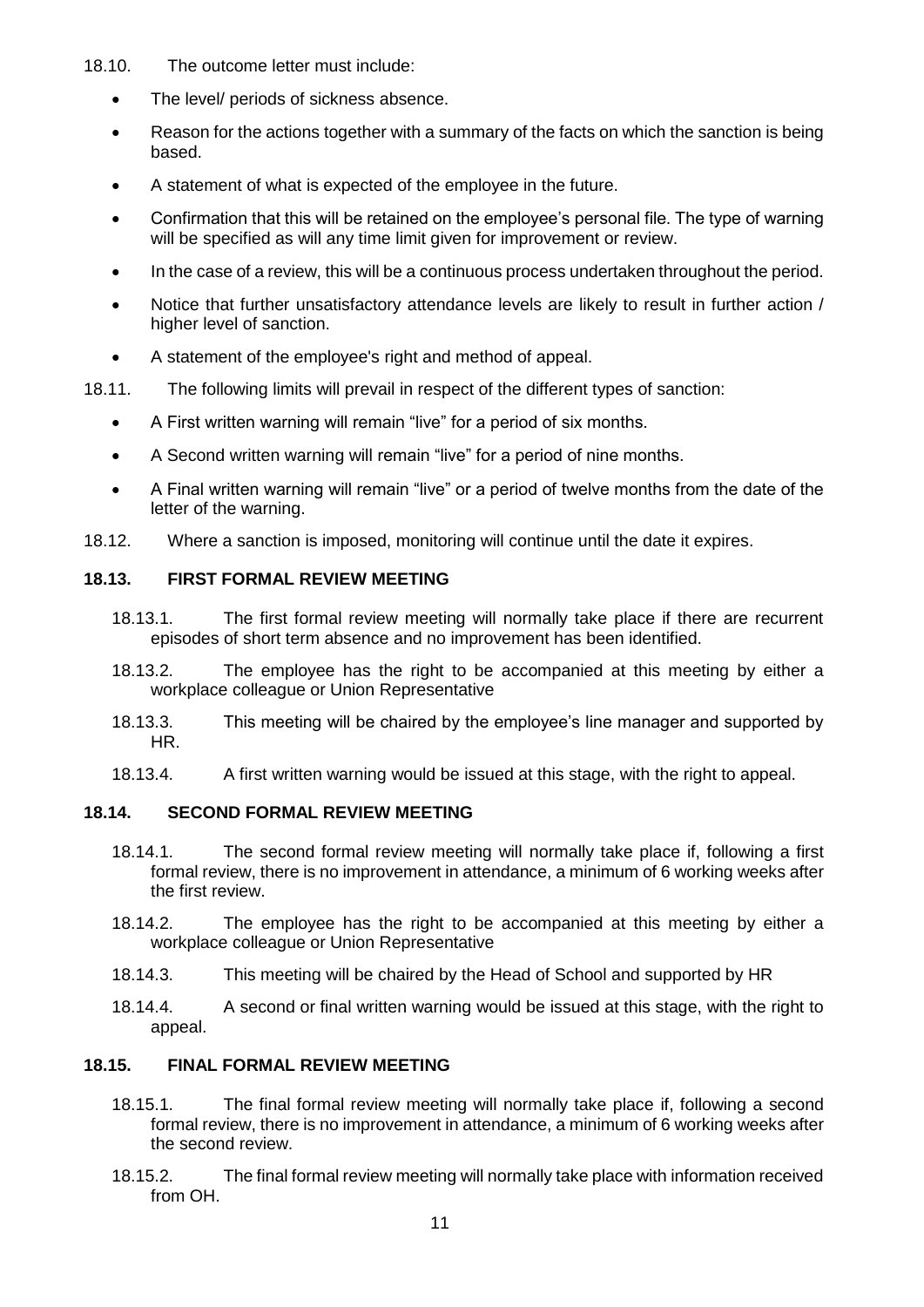- 18.15.3. The employee has the right to be accompanied at this meeting by either a workplace colleague or Union Representative
- 18.15.4. This meeting will be chaired by the Executive Head Teacher and supported by HR and a possible outcome is termination of employment.
- 18.15.5. The formal sanctions that could be considered during the final formal review are as follows
	- Final extended written warning
	- Dismissal.
- 18.15.6. Where a decision has been taken to dismiss an employee due to the persistent unacceptable levels of sickness absence, this would be on the grounds of capability i.e. the employee is no longer capable of maintaining the required levels of attendance expected in order to undertake the full duties of the post. The facts of the dismissal must be confirmed by letter. The letter will include:
	- A statement of the full reason for dismissal, together with a summary of the
	- facts leading to the decision, including overall sickness record, if applicable.
	- Full details of the relevant previous "live" cautions taken into consideration.
	- Confirmation of the employee's right and method of appeal, giving time limits for appeal and stating how and to whom the appeal may be addressed.
	- The letter concerning the decision to dismiss should be provided, if practicable, within 10 working days of the date of the hearing. The letter will be signed by the hearing manager.

#### <span id="page-11-0"></span>**19. RIGHT OF APPEAL**

- 19.1. If an employee feels that a decision to dismiss them, or other action taken against them, is wrong or unjust, they may appeal in writing against the decision, within five working days, to the Chair of Governors, setting out their grounds for appeal. Appeals will be heard within 10 working days at an agreed time and place.
- 19.2. The same arrangements for notification and right to be accompanied by a Trade Union Representative or workplace colleague will apply, and, as with the other formal meetings, notes will be taken and a copy sent to the employee.
- 19.3. The employee will be informed, in writing, of the outcome of the appeal hearing within 5 working days.
- 19.4. Following an appeal, the original decision may be confirmed, revoked or replaced with a different decision. The final decision will be confirmed in writing, within a reasonable period after the appeal meeting. There will be no further right of appeal.
- 19.5. The date that any dismissal takes effect will not be delayed pending the outcome of an appeal. However, if the appeal is successful, the decision to dismiss will be revoked with no loss of continuity of employment.

#### <span id="page-11-1"></span>**20. DISCIPLINARY POLICY AND PROCEDURE**

- 20.1. The School will have the right to transfer an individual to the formal stages of the School's Disciplinary Policy and Procedure where there is:
	- 1..1. More than one unauthorised absence (e.g. through failure to submit sick certificates);
	- 1..2. Repeated failure to follow the School's procedure correctly;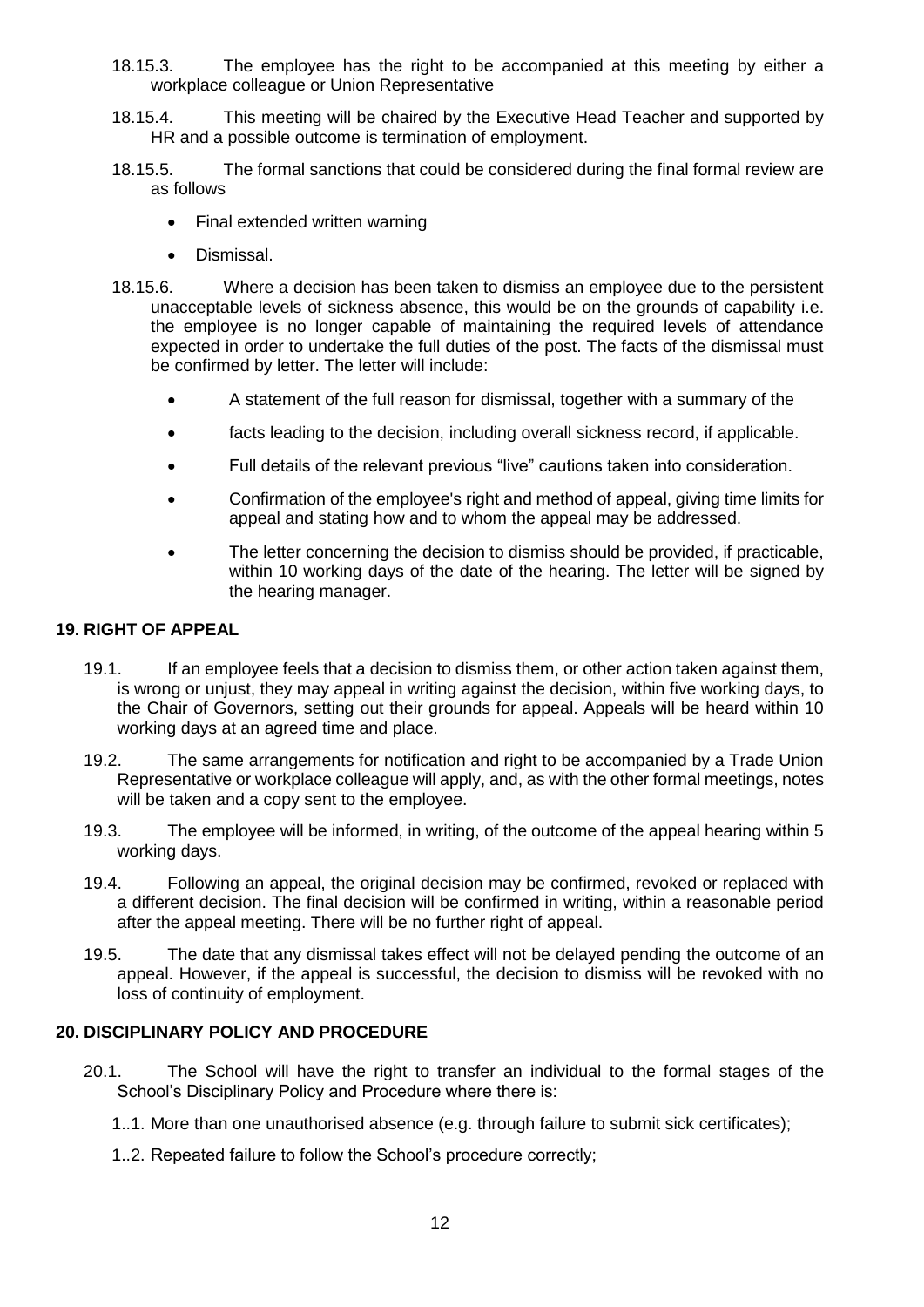- 1..3. Where the School has a reasonable belief that the medical reason given for the absence is not genuine (e.g. where sickness is uncertified, where there is a pattern of absence which suggests some dishonesty, or where there is evidence that an employee may be working elsewhere).
- 1..4. Very little or no engagement between the member of staff and school managers and/or HR, despite genuine attempts to facilitate this.

# <span id="page-12-0"></span>**21. MANAGEMENT OF LONG-TERM SICKNESS ABSENCE**

21.1. An absence of longer than four working weeks is classified as long term absence

# <span id="page-12-1"></span>**21.2. KEEPING IN TOUCH**

- 21.2.1. Employees should keep their line manager informed of the possible length of time they may be off work due to illness, as well as submitting their statement of fitness for work from their G.P in a timely manner and covering the whole period of sickness absence.
- 21.2.2. It is also the responsibility of the manager to keep in touch with their member of staff who is absent due to ill health. The nature of this communication should take account of the employee's preferences, but should be directly with the employee, and only in certain circumstances would the regularity of contact be reduced.
- 21.2.3. Following initial contact, further contact should be made, at the latest, within two weeks of an employee becoming unwell, either by telephone or in writing.
- 21.2.4. If the sickness absence continues, subsequent, regular, contact should be pursued and at least on a fortnightly basis.
- 21.2.5. Additionally, a meeting should be convened with the employee prior to any reduction or expiry of contractual sick pay entitlement, and a letter confirming the date of the reduction will be sent to the employee by the Payroll Department.

#### <span id="page-12-2"></span>**21.3. EARLY INTERVENTION**

- 21.3.1. Line managers along with HR should meet with their employees ideally between 2 and 6 weeks of the employee commencing long term sickness absence, as early intervention will improve the effectiveness of returning employees to work with the appropriate support, in a timely manner.
- 21.3.2. At these meetings managers and employees discuss and put into practice any agreed activities on the following;
	- determining the reason for sickness and prognosis for returning to work
	- have the employees any perceived (or actual) barriers to returning to work
	- (including the need for workplace adjustments)
	- are there any actions required such as;
		- o Occupational Health referral (employees should be referred to Occupational Health if they are off work longer than 4 weeks or if the cause of absence is stress)
		- o External Counselling

#### <span id="page-12-3"></span>**21.4. WORKPLACE ADJUSTMENTS**

21.4.1. Workplace adjustments will normally be recommended through Occupational Health, in consultation with the HR and H&S Department, if they are considered reasonable and viable for both the employee and the School. These adjustments may be made on a temporary or a permanent basis, and regular reviews, at least every two months, should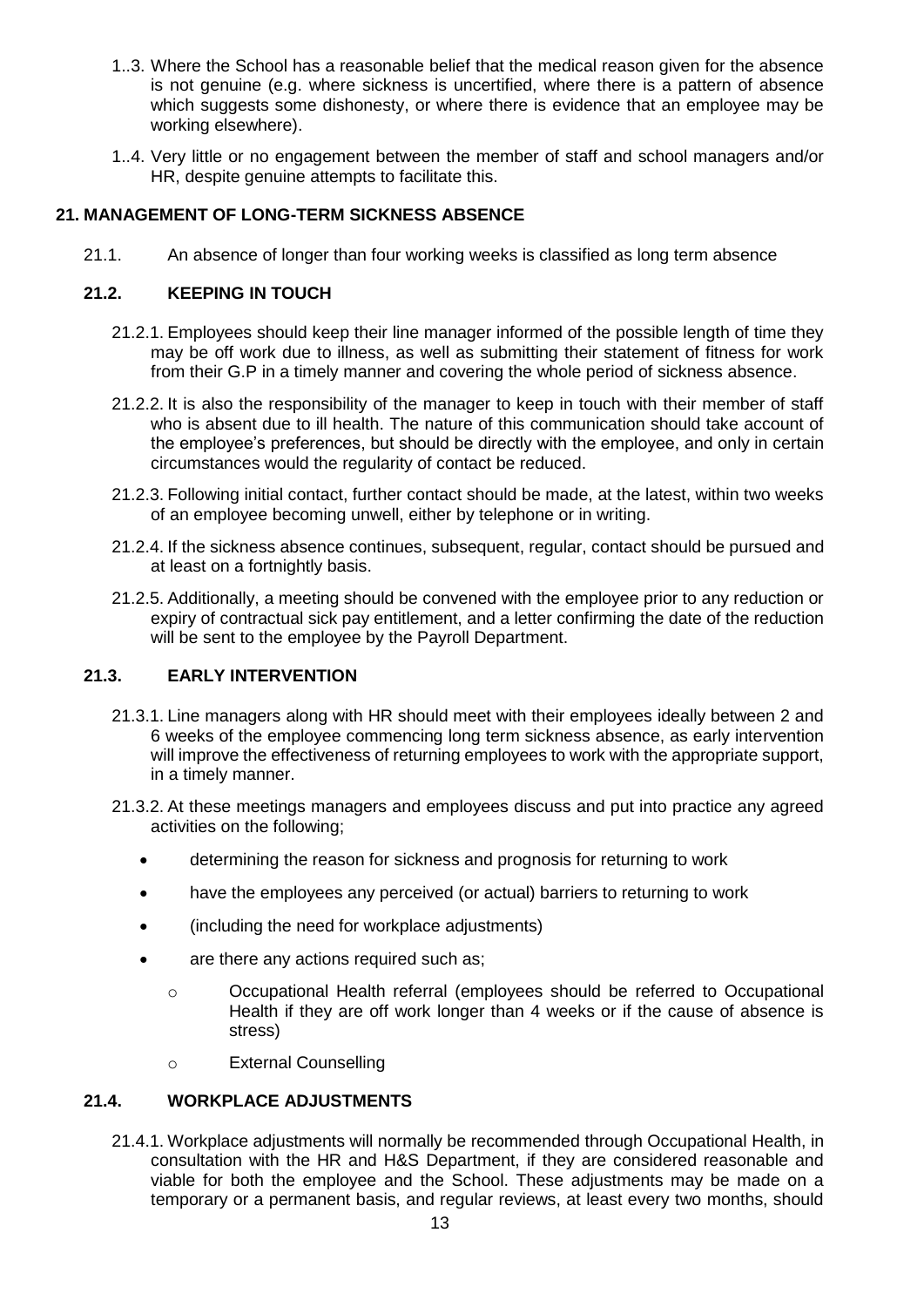take be undertaken to ensure they are appropriate. Workplace adjustments will be made where it is reasonable and without any negative impact on the school / service. Ultimately, the OH advice is advice provided to the school management and at their discretion as to whether it is acted upon based on the business needs of the school which will always take precedence.

21.4.2. The different types of workplace adjustments that may be considered are;

- Phased returns (please see above)
- Changing hours/work patterns
- Moving tasks to a more accessible area
- Providing alternative work
- Proving new or modifying existing equipment and tools
- Modifying work furniture
- Additional training
- Providing supervision and/or mentor
- 21.4.3. The above list is not exhaustive and other adjustments may be suggested by Occupational Health.

#### <span id="page-13-0"></span>**21.5. PHASED RETURNS**

- 21.5.1. A phased return should be considered if employees have been off long term due to ill health and the phased return will support them to return to the work environment.
- 21.5.2. A phased return can be recommended by Occupational Health or through agreement between the line manager, the HR Department and the employee.
- 21.5.3. Each phased return will be designed around an individual employee with clear expectations and objectives for the employee to support them back into the workplace and to undertake the main duties of their role. The phased return should not normally exceed 4 weeks and can be less than 4 weeks, according to advice from Occupational Health and with the support of HR. In exceptional circumstances where the phased return extends beyond 4 weeks, the time in work will be at full pay and the time not in work on the relevant sick pay depending on the length of absence at this point.
- 21.5.4. Advice from the HR Department should be sought relating to the impact on pay for a phased return.

# <span id="page-13-1"></span>**22. FORMAL ATTENDANCE MANAGEMENT PROCEDURE – LONG TERM ABSENCE**

#### <span id="page-13-2"></span>**22.1. FIRST FORMAL REVIEW MEETING**

- 22.1.1. The first formal review meeting will normally take place with an employee between 3 6 months of the commencement of the sickness absence.
- 22.1.2. This meeting will be chaired by the employee's Head of School / Head of Service and supported by HR
- 22.1.3. A first or final written warning could be issued at this stage, with the right to appeal.

#### <span id="page-13-3"></span>**22.2. FINAL FORMAL REVIEW MEETING**

22.3. The final formal review meeting will normally take place when there is no likely return to work date identified, based upon information received from OH, the employee's GP and/or the employee.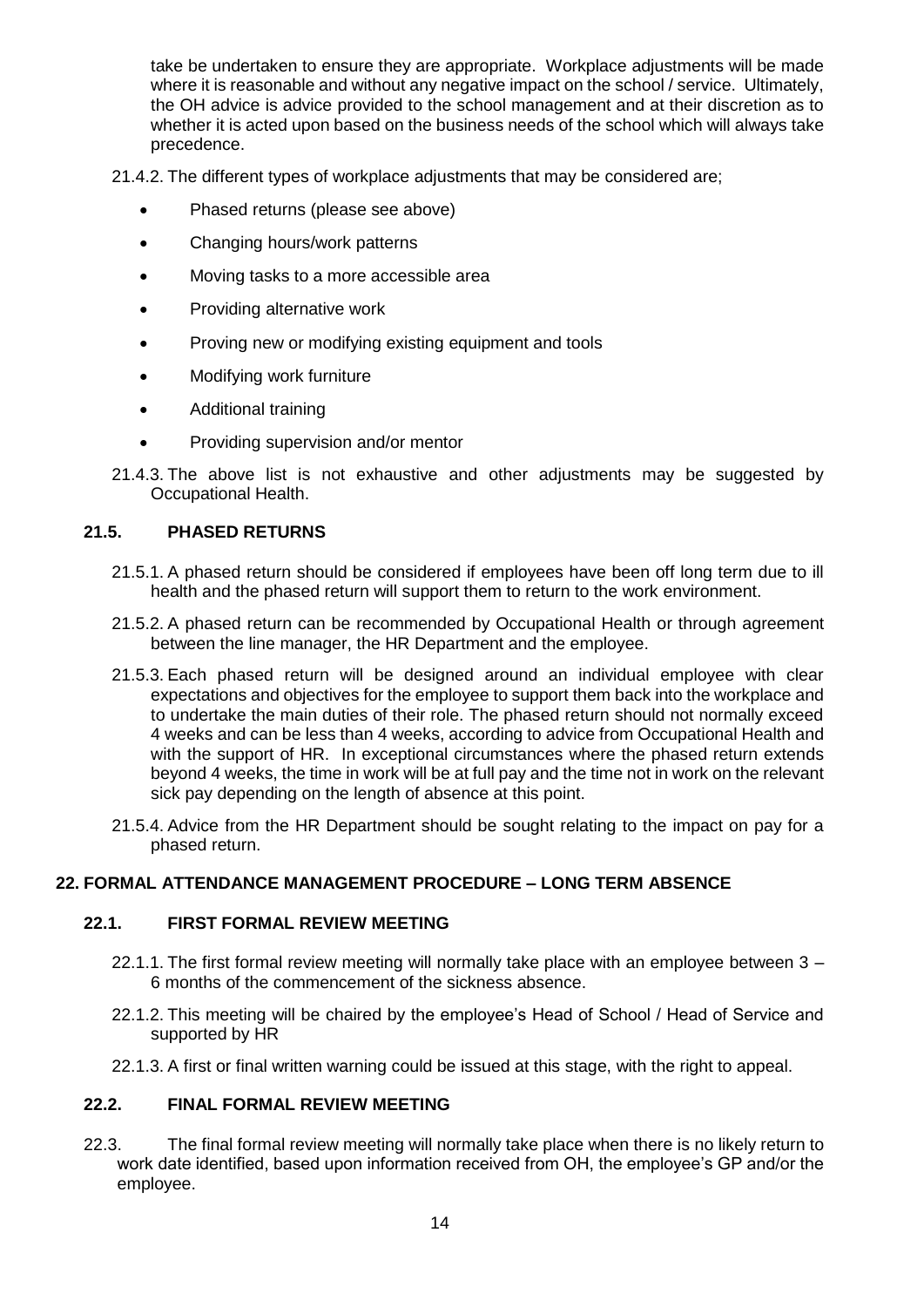22.4. This meeting will be chaired by the Executive Head Teacher and supported by HR and a possible outcome is termination of employment.

# <span id="page-14-0"></span>**23. TERMINATION ON THE GROUNDS OF ILL HEALTH/CAPABILITY**

- 23.1. The decision to terminate an employee's employment on the grounds of ill health/capability will be made after all other options have been considered.
- 23.2. This will involve consultation with the employee, obtaining medical advice and reviewing whether or not there are any other jobs the employee could reasonably undertake.
- 23.3. The School does not have to wait until the employee's sick pay provision has been exhausted before making the decision to terminate, however the following considerations must be made before making the decision to terminate an employee on the grounds of ill health;
	- Have any adjustments been suggested / implemented?
	- Is there further specialist advice/support that can be utilised?
	- Has a return to work plan/date been put in place?
	- Has redeployment been considered?
	- What is the impact of the employee's absence on the school
	- Has the employee been treated reasonably and fairly?
	- Is this sustainable?
- 23.4. The HR Department must lead throughout this process.
- 23.5. Where a decision has been taken to dismiss an employee due to ongoing sickness absence, this would be on the grounds of capability i.e. the employee is no longer capable of maintaining the required levels of attendance expected in order to undertake the full duties of the post. The facts of the dismissal must be confirmed by letter. The letter will include:
	- A statement of the full reason for dismissal, together with a summary of the
	- facts leading to the decision, including overall sickness record, if applicable.
	- Full details of any relevant previous "live" cautions taken into consideration.
	- Confirmation of the employee's right and method of appeal, giving time limits for appeal and stating how and to whom the appeal may be addressed.
	- The letter concerning the decision to dismiss should be provided, if practicable, within 10 working days of the date of the hearing. The letter will be signed by the hearing manager.

#### <span id="page-14-1"></span>**24. RIGHT OF APPEAL**

- 24.1. If an employee feels that a decision to dismiss them, or other action taken against them, is wrong or unjust, they may appeal in writing against the decision, within five working days, to the Chair of Governors, setting out their grounds for appeal. Appeals will be heard within 10 working days at an agreed time and place.
- 24.2. The same arrangements for notification and right to be accompanied by a Trade Union Representative or workplace colleague will apply, and, as with the other formal meetings, notes will be taken and a copy sent to the employee.
- 24.3. The employee will be informed, in writing, of the outcome of the appeal hearing within 5 working days.
- 24.4. Following an appeal, the original decision may be confirmed, revoked or replaced with a different decision. The final decision will be confirmed in writing, within a reasonable period after the appeal meeting. There will be no further right of appeal.